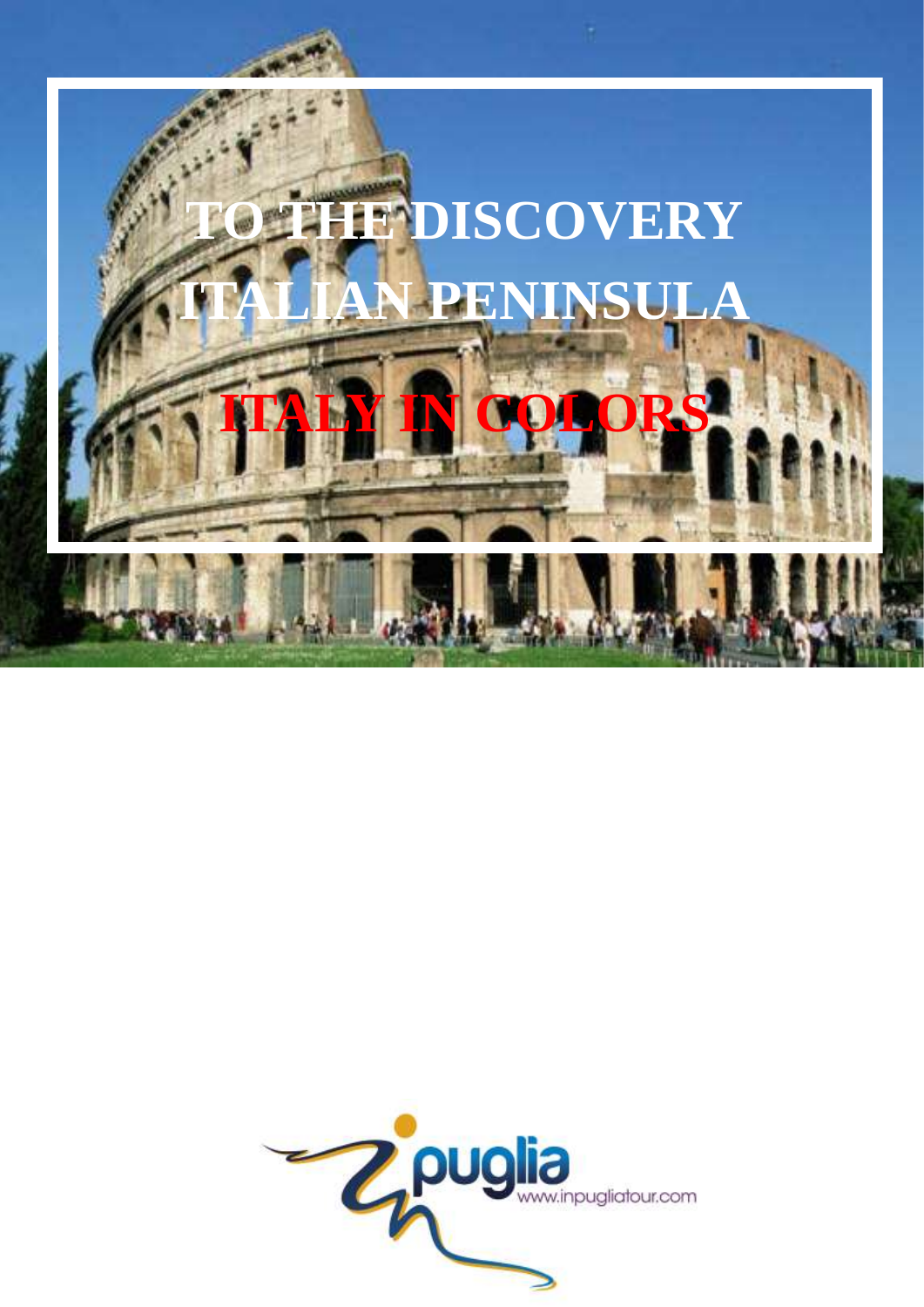**Italy, a treasure trove of stories to discover, among the remains of a story that tells of myths, legendary figures and extraordinary lives of characters who loved this land. Italy, land of churches, archaeological excavations and monuments, frescoes and sculptures. Italy, land of UNESCO. Italy to discover, to live, not to forget.** 

**Inpugliatour organizes a 13-day trip in the Italian peninsula. We will guide you on a journey of more than two thousand years, from the Roman civilization to medieval, from Renaissance art to the baroque one. We will accompany you in the exciting discovery of stories, traditions, flavours and sounds.** 

#### **Day 1 - Welcome to Italy**

**Arrival in Rome, welcome and hotel check-in 08.00 pm Welcome drink and dinner at the hotel.**



#### **Day 2 - The Eternal City**

**08.00 Breakfast at the hotel Cooking lesson of typical Roman cuisine in the city centre 01.00 pm lunch at a typical restaurant. 03.00 pm guided tour of the city 08.00 pm dinner at the hotel**

**.**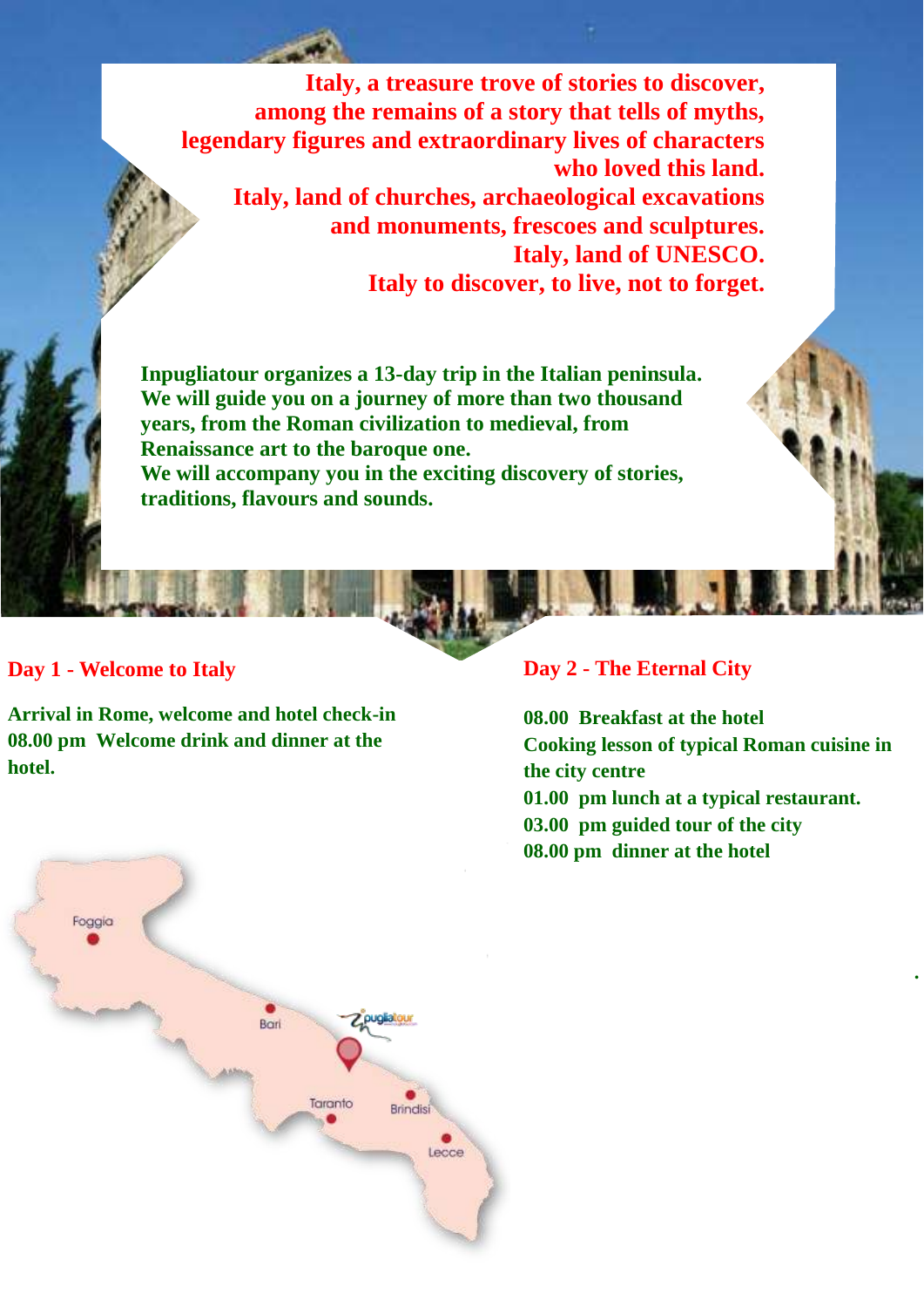

# **Day 3 - The Eternal City**

**08.00 Breakfast at the hotel In the morning guided tour of the city 01.00 pm lunch at a typical Roman trattoria 03.00 pm guided tour of the city 08.00 pm Dinner at the hotel**

#### **Day 4 - from Rome to Florence**

**08.00 Breakfast at the hotel Followed by departure to Florence 01.00 pm lunch at a typical restaurant in the city 03.00 pm guided tour of the city 08.00 pm dinner and overnight accommodation at the hotel**

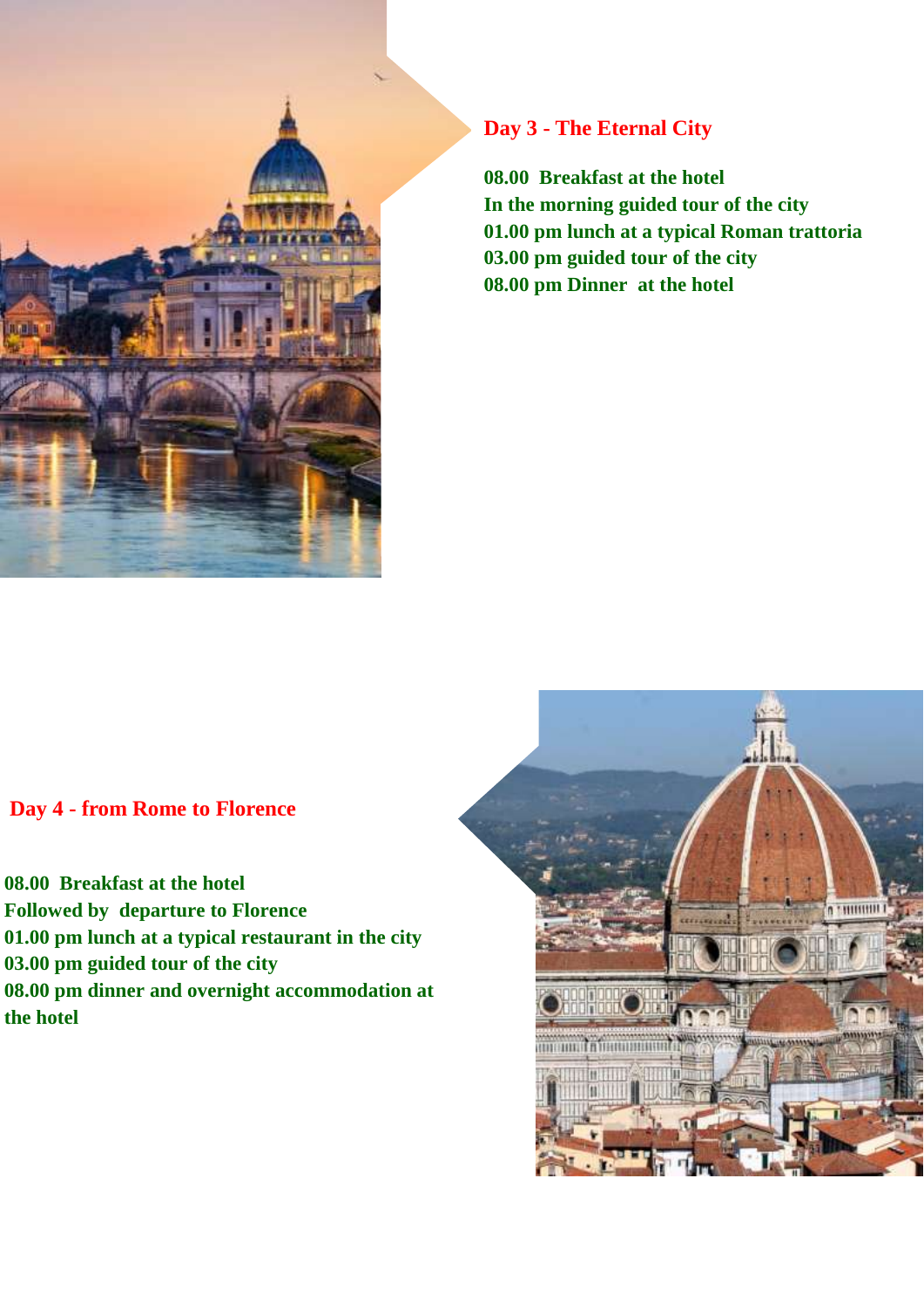

# **Day 5 from Florence to Salerno**

**08.00 Breakfast at the hotel Cooking lesson of Florentine cuisine. 01.00 pm Lunch at a local restaurant. 03.00 pm Departure for Salerno 07.00 pm Arrival at the hotel and checkin 09.00 pm Dinner at the hotel**

# **Day 6 Amalfi Coast**

**08.00 Breakfast at the hotel Transfer to the Amalfi Coast 01.00 pm Lunch at a restaurant with a panoramic view 03.00 pm guided sightseeing tour 08.00 pm Dinner at the hotel**

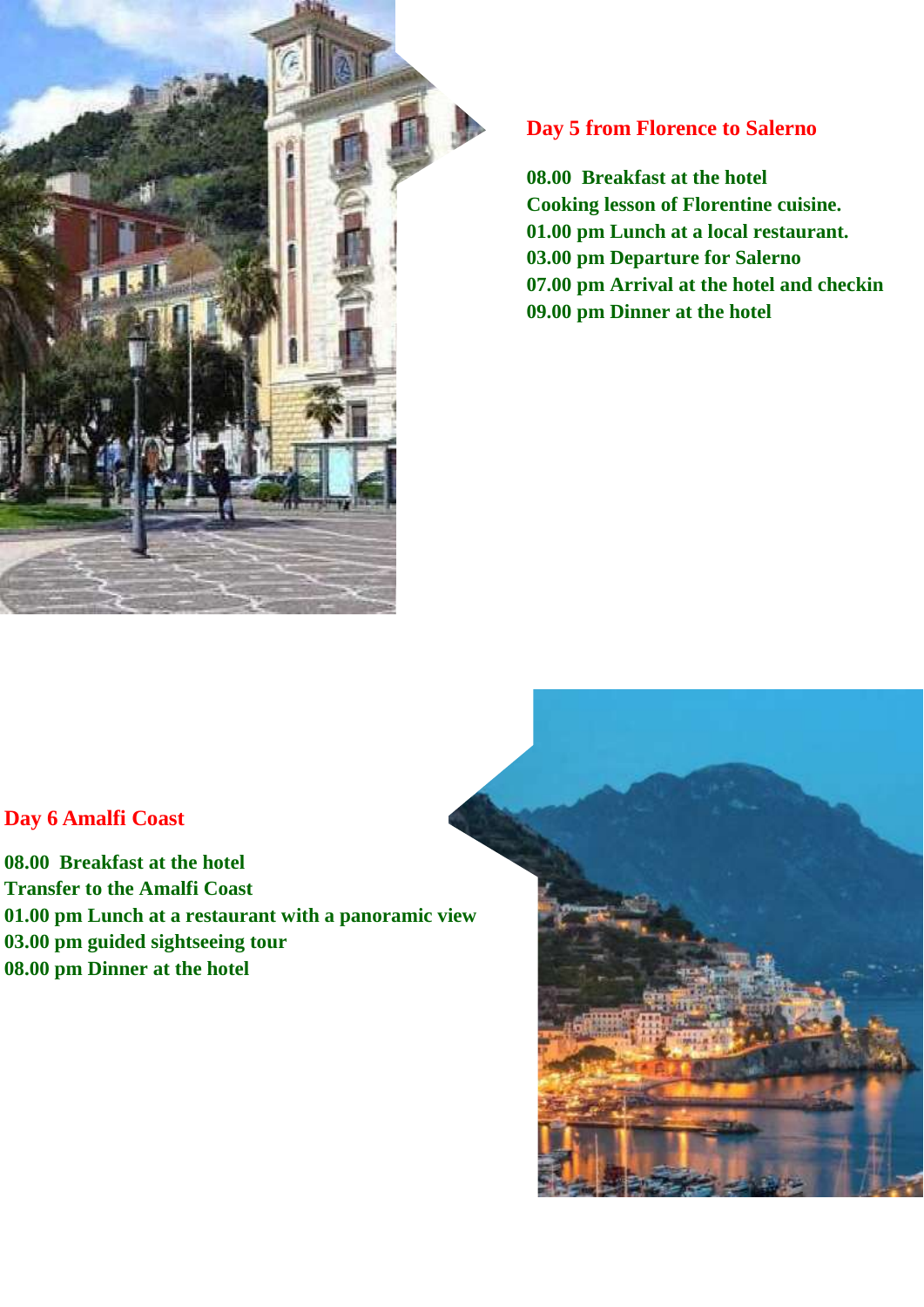

## **Day 7 Castel del Monte and Cisternino**

**08.00 Breakfast at the hotel departure for Castel del Monte. 01.00 pm lunch and tour at the Torre Vento winery 03.00 pm departure for Cisternino 06.00 pm arrival and check in at hotel 08.00 pm Dinner at the hotel**

### **Day 8 cooking class and Ostuni**

**Ore 08.00 Breakfast at the hotel. cooking class. 01.00 pm Lunch 03.00 pm transfer to Ostuni and guided tour of the city, followed by visit of an oil mill with and oil tasting. 08.00 pm Dinner at the hotel.**

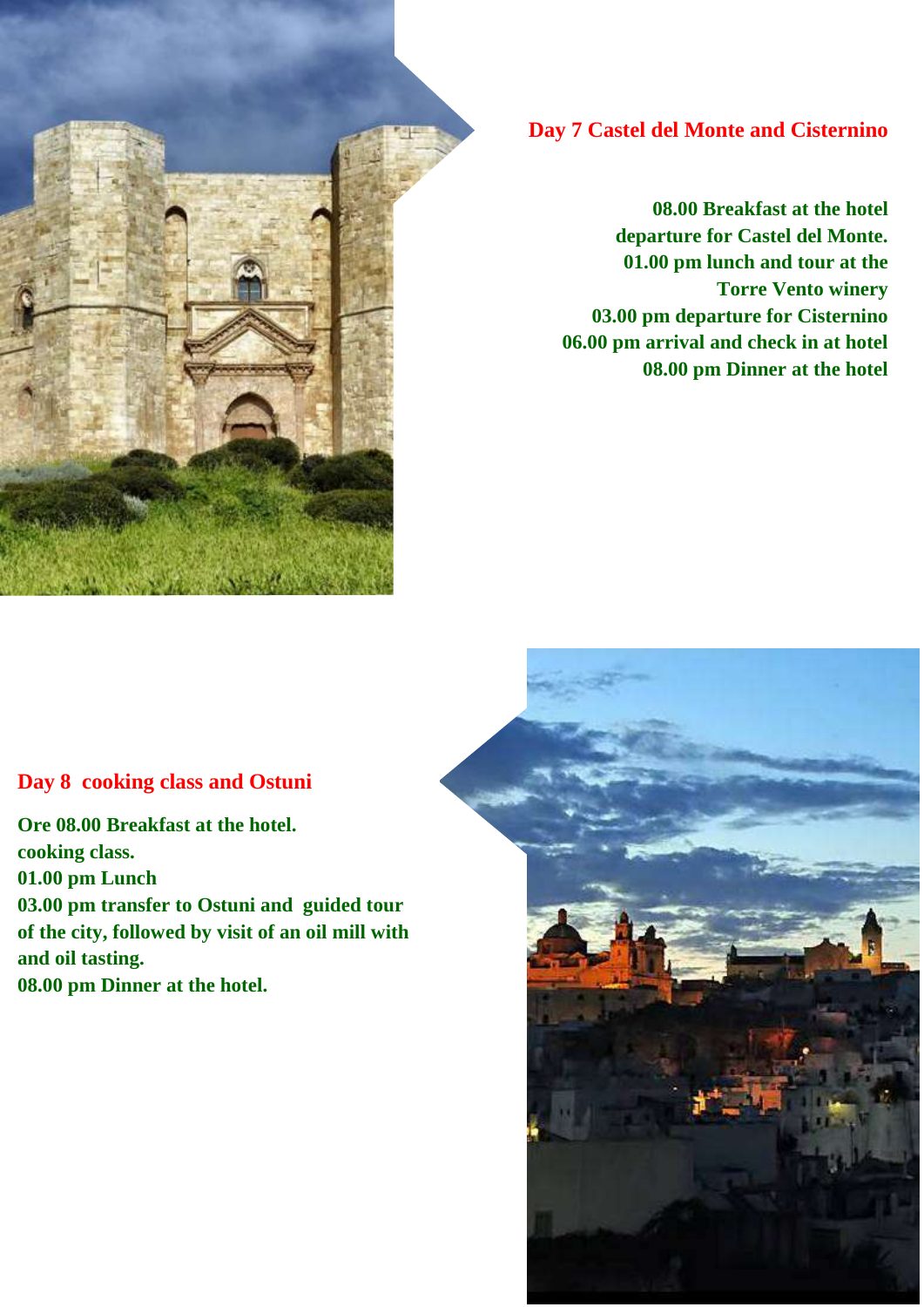# **Day 9 Martina Franca and Alberobello.**

**08.00 Breakfast at the hotel 09.00 guided tour of Martina Franca and then an agricultural farm 01.00 pm Lunch with tasting of typical products of the farm. 03.00 pm transfer to Alberobello, the trulli capital. Then visit to a winery and tasting 08.00 pm Dinner at the hotel.**



### **Day 10 Cooking class and Cisternino**

**Ore 09.00 Breakfast at the hotel Cooking class 01.00 pm Lunch 03.00 pm Guided tour of Cisternino and the Valle d'Itria, followed by visit to a winery and tasting. 08.00 pm Dinner at the hotel**

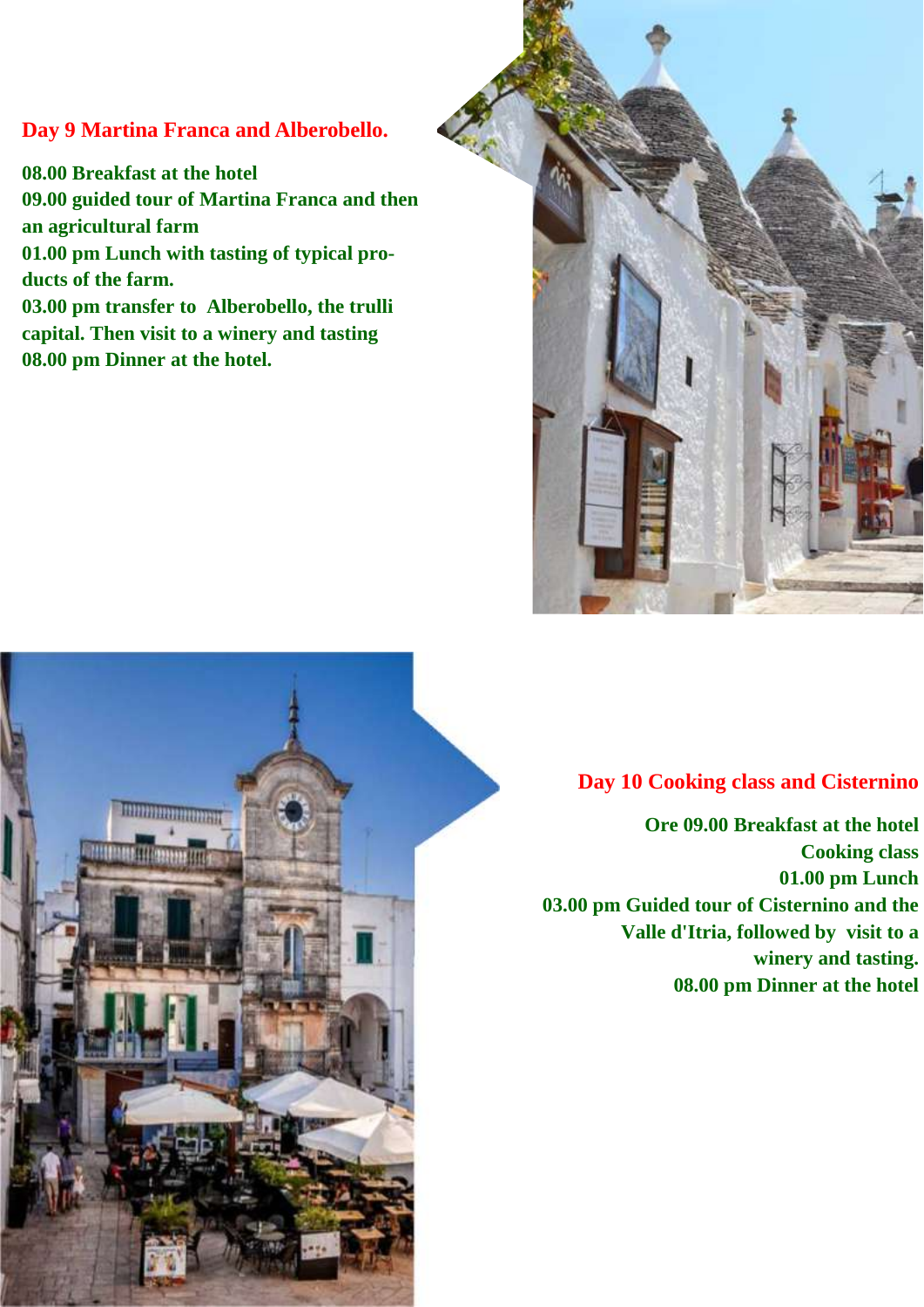

**Day 11 Caves of Castellana and Polignano a Mare**

**Ore 08.00 am breakfast at the hotel. Then visit to the Caves of Castellana, followed by a visit to a cheese farm in the Valle d'Itria. 02.00 pm Lunch in Polignano a Mare 04.00 pm Guided tour of Polignano a Mare 08.00 pm Dinner at the hotel.**

### **Day 12 Cooking class and Locorotondo**

**08.00 Breakfast at the hotel Cooking class 01.00 pm Lunch 03.00 pm visit of Locorotondo or free afternoon for shopping 08.00 pm Dinner at the hotel.** 

#### **Day 13 farewell**

**08.00 Breakfast at the hotel Farewell and departure.**

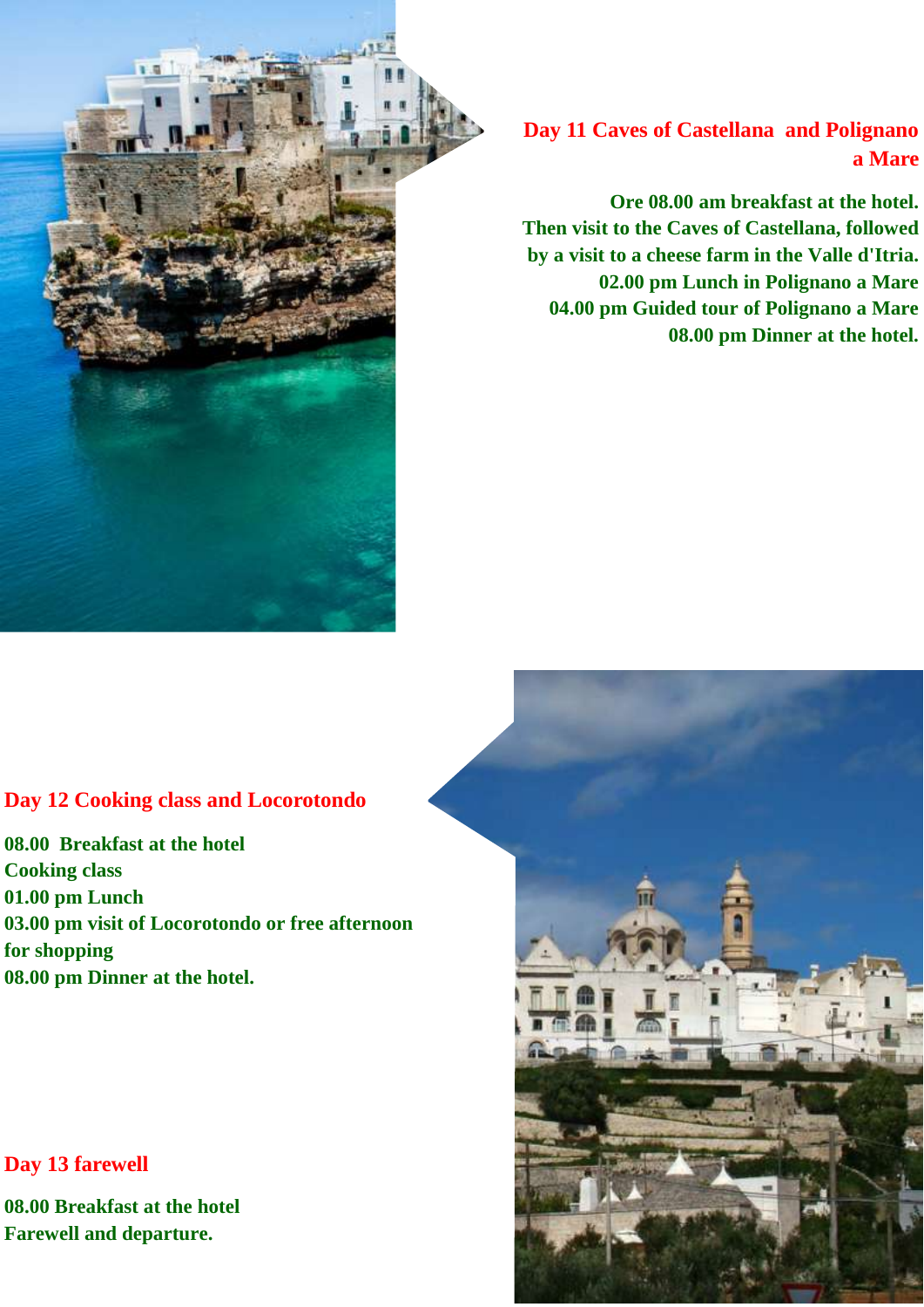| 1.Day<br>Roma                              | <b>Bus GT</b> | Arrival in Rome, hospitality and hotel accomodation.<br>08.00 pm Welcome drink and dinner at the hotel                                                                                                                                                | <b>Dinner</b><br>Overnight                              |
|--------------------------------------------|---------------|-------------------------------------------------------------------------------------------------------------------------------------------------------------------------------------------------------------------------------------------------------|---------------------------------------------------------|
| 2. Day<br>Roma                             | <b>Bus GT</b> | 08.00 Breakfast at the hotel<br>You reach the center to carry out the typical Roman cooking<br>class.<br>01.00 pm lunch at local restaurant<br>03.00 pm guided tour of the city<br>08.00 pm dinner at the hotel                                       | <b>Breakfast</b><br>Lunch<br><b>Dinner</b><br>Overnight |
| $3.$ Day<br>Roma                           | <b>Bus GT</b> | 08.00 Breakfast at the hotel<br>In the morning guided tour of the city<br>01.00 pm early lunch at a typical Roman tavern<br>03.00 pm guided tour of the city<br>08.00 pm Dinner at the hotel                                                          | <b>Breakfast</b><br>Lunch<br><b>Dinner</b><br>Overnight |
| 4. Day<br>Firenze                          | <b>Bus GT</b> | 08.00 Breakfast at the hotel<br>Following departure to Florence<br>01.00 pm lunch at a typical restaurant in the city<br>03.00 pm guided tour of the city<br>08.00 pm accomodation and dinner at the hotel                                            | <b>Breakfast</b><br>Lunch<br><b>Dinner</b><br>Overnight |
| <b>5.</b> Day<br>Salerno                   | <b>Bus GT</b> | 08.00 Breakfast at the hotel<br>$\bullet$<br>Following the course of Florentine cusine.<br>01.00pm Lunch at local restaurant<br>03.00pm Departure for Salerno<br>07.00 pm Arrival at the hotel and acocmodation<br>09.00 pm Dinner at the hotel       | <b>Breakfast</b><br>Lunch<br><b>Dinner</b><br>Overnight |
| 6. Day<br>Costiera Amalfitana              | <b>Bus GT</b> | 08.00 Breakfast at the hotel<br>Afterwards we move to the Amalfi Coast<br>01.00 pm lunch at a restaurant with panoramic views<br>03.00 pm guided sighseeing tour<br>08.00 Dinner at the hotel                                                         | <b>Breakfast</b><br>Lunch<br><b>Dinner</b><br>Overnight |
| $7.$ Day<br>Castel del Monte<br>Cisternino | <b>Bus GT</b> | 08.00 Breakfast at the hotel<br>$\bullet$<br>Following departure to castel del Monte<br>pm lunch and tour at the winery Torre Vento<br>03.00 pm departure to Cisternino<br>06.00 pm arrival and acocmodation in hotel<br>08.00 pm Dinner at the hotel | <b>Breakfast</b><br>Lunch<br><b>Dinner</b><br>Overnight |
| 8. Day<br>Ostuni                           | <b>Bus GT</b> | 08.00 Breakfast at the hotel<br>Following cooking class<br>01.00 pm lunch<br>03.00 pm we will move to Ostuni for a guided tour of the city.<br>Then visit of an oil mill with production and tasting process<br>08.00 pm Dinner at the hotel          | <b>Breakfast</b><br>Lunch<br><b>Dinner</b><br>Overnight |